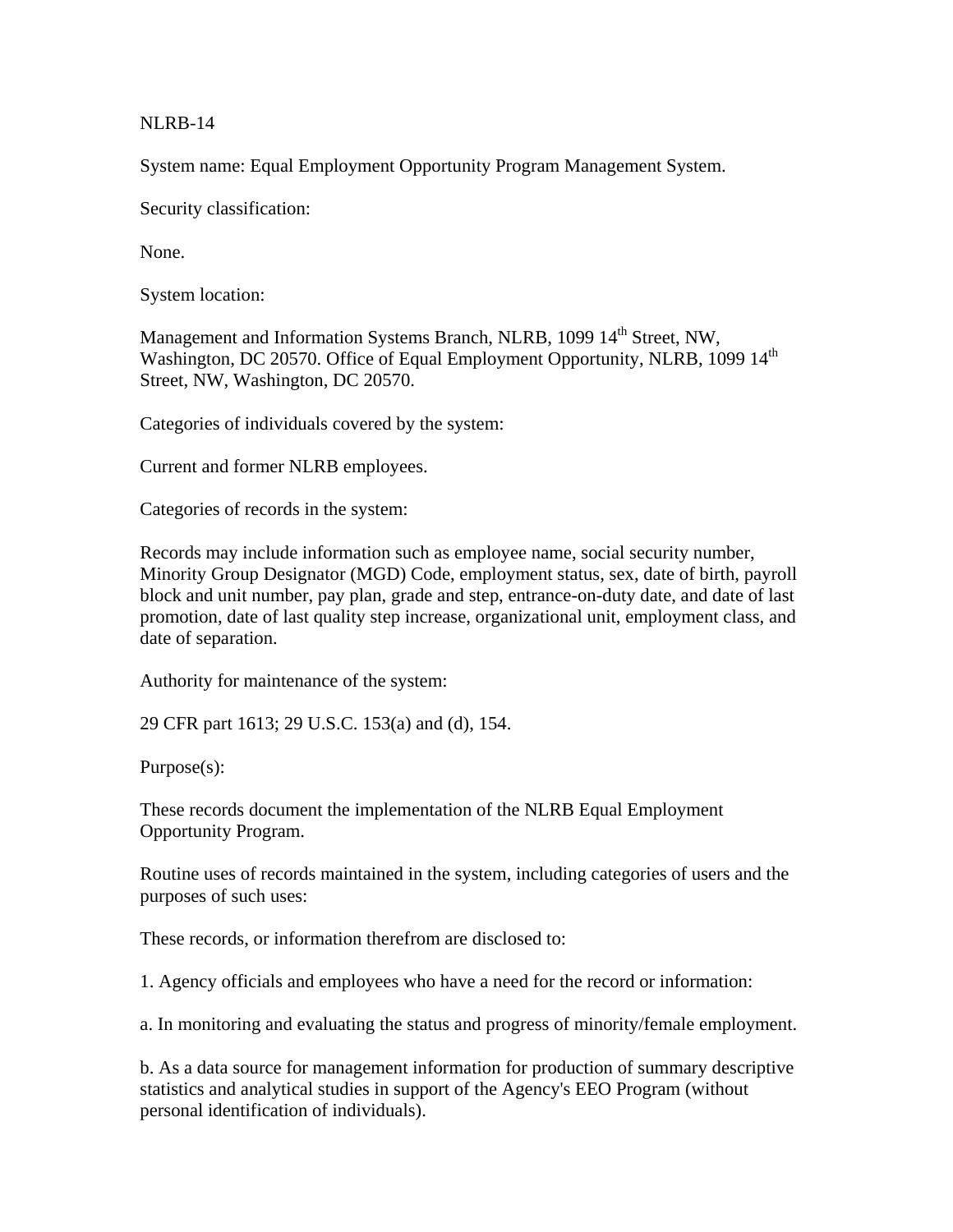c. In connection with the investigation, processing, adjudication and/or settlement of an EEO complaint or civil action.

2. Individuals making general requests for statistical information (without personal identification of individuals).

3. A congressional office in response to an inquiry from the congressional office made at the request of the subject individual.

4. The appropriate agency, whether Federal, State, or local, where there is an indication of a violation or potential violation of law, whether civil, criminal, or regulatory in nature, charged with the responsibility of investigating or prosecuting such violation or enforcing or implementing the statute, rule, regulation, or order issued pursuant thereto, or to any agency in connection with its oversight review responsibility.

5. Officials of labor organizations recognized under Public Law 95-454, when relevant and necessary to their duties of exclusive representation of NLRB employees under the Act. Wherever feasible and consistent with responsibilities under the Act, such information shall be furnished in depersonalized form, i.e., without personal identifiers.

6. Individuals who have a need for the information in connection with the processing of an appeal, grievance, or complaint. Wherever feasible, such information shall be furnished in depersonalized form, i.e., without personal identifiers.

7. The Department of Justice for use in litigation when either (a) the Agency or any component thereof, (b) any employee of the Agency in his or her official capacity, (c) any employee of the Agency in his or her individual capacity where the Department of Justice has agreed to represent the employee, or (d) the United States where the Agency determines that litigation is likely to affect the Agency or any of its components, is a party to litigation or has an interest in such litigation, and the use of such records by the Department of Justice is deemed by the Agency to be relevant and necessary to the litigation, provided that in each case the Agency determines that disclosure of the records to the Department of Justice is a use of the information contained in the records that is compatible with the purpose for which the records were collected.

8. A court or other adjudicative body before which the Agency is authorized to appear, when either (a) the Agency or any component thereof, (b) any employee of the Agency in his or her official capacity, (c) any employee of the Agency in his or her individual capacity, where the Agency has agreed to represent the employee, or (d) the United States where the Agency determines that litigation is likely to affect the Agency or any of its components, is a party to litigation or has an interest in such litigation, and the Agency determines that disclosure of the records to a court or other adjudicative body is compatible with the purpose for which the records were collected.

Disclosure to consumer reporting agencies:

None.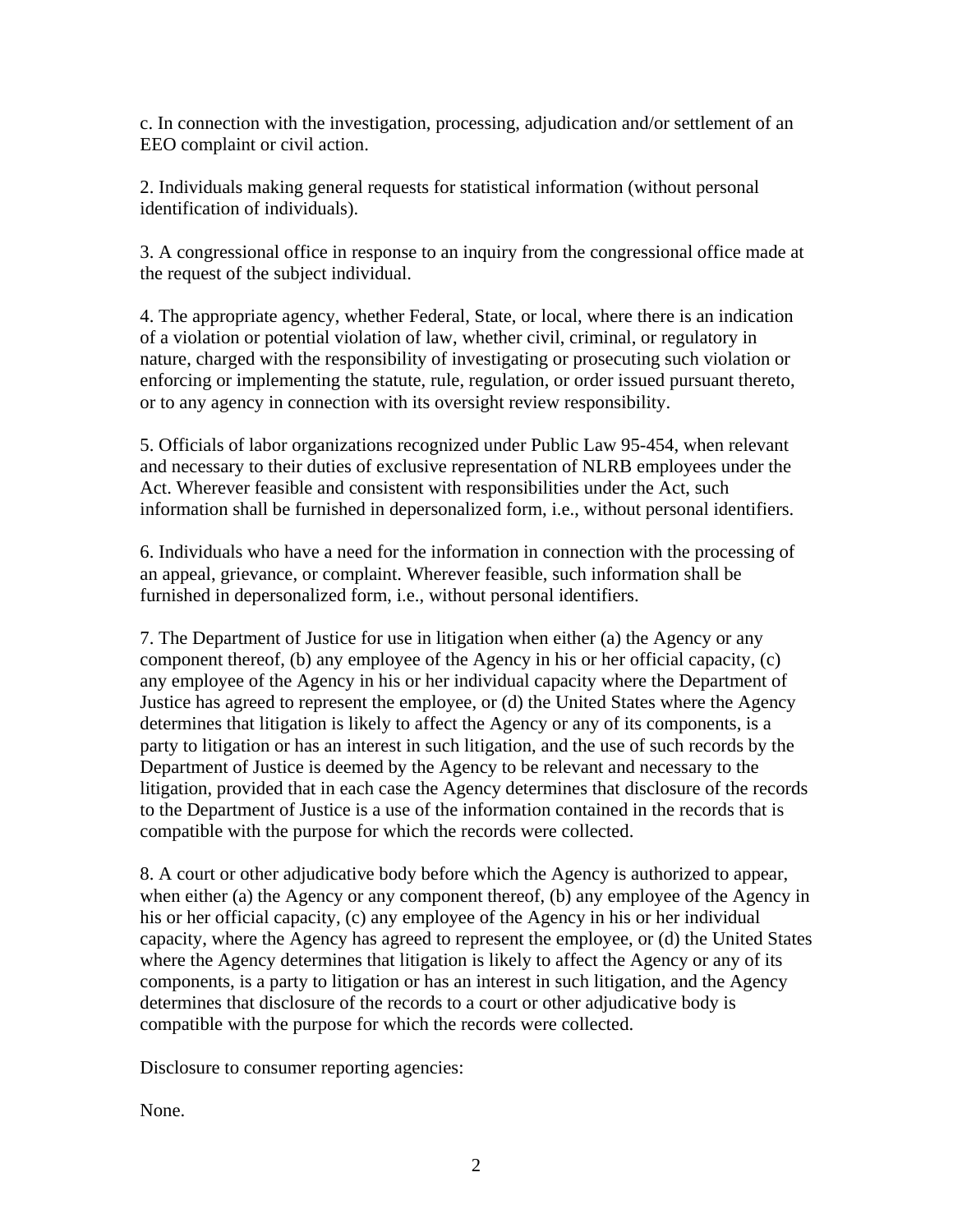Policies and practices for storing, retrieving, accessing, retaining, and disposing of records in the system:

Storage:

Maintained on computer disk file and magnetic tape backup.

Retrievability:

By social security account number, alphabetically by name, or by employee's organizational unit or post of duty.

## Safeguards:

All doors to the computer room have combination locks and during duty hours the computer and magnetic tape backup are under surveillance of Agency personnel charged with custody of the records. After duty hours the computer disk file and magnetic tape backup are stored in a fireproof safe behind locked doors. Access is limited to authorized personnel only. All format programs are password protected and use of the machines for information printouts is restricted to designated personnel. Information printouts are maintained in file cabinets. During duty hours cabinets are under surveillance of office personnel charged with custody of the printouts and after duty hours are behind locked doors. Access to cabinets is limited to personnel having a need for access to perform their official functions.

Retention and disposal:

The information in these records is updated as changes in the data elements occur. The files and information printouts are disposed of according to applicable provisions of the General Records Schedules issued by the National Archives and Records Administration.

System manager(s) and address:

Director, Equal Employment Opportunity, NLRB, 1099 14<sup>th</sup> Street, NW, Washington, DC 20570.

Notification procedure:

An individual may inquire as to whether this system contains a record pertaining to him or her by directing a request to the System Manager in accordance with the procedures set forth in 29 CFR 102.117(e).

Record access procedures:

An individual seeking to gain access to records in this system pertaining to him or her should contact the System Manager in accordance with the procedures set forth in 29 CFR 102.117(f).